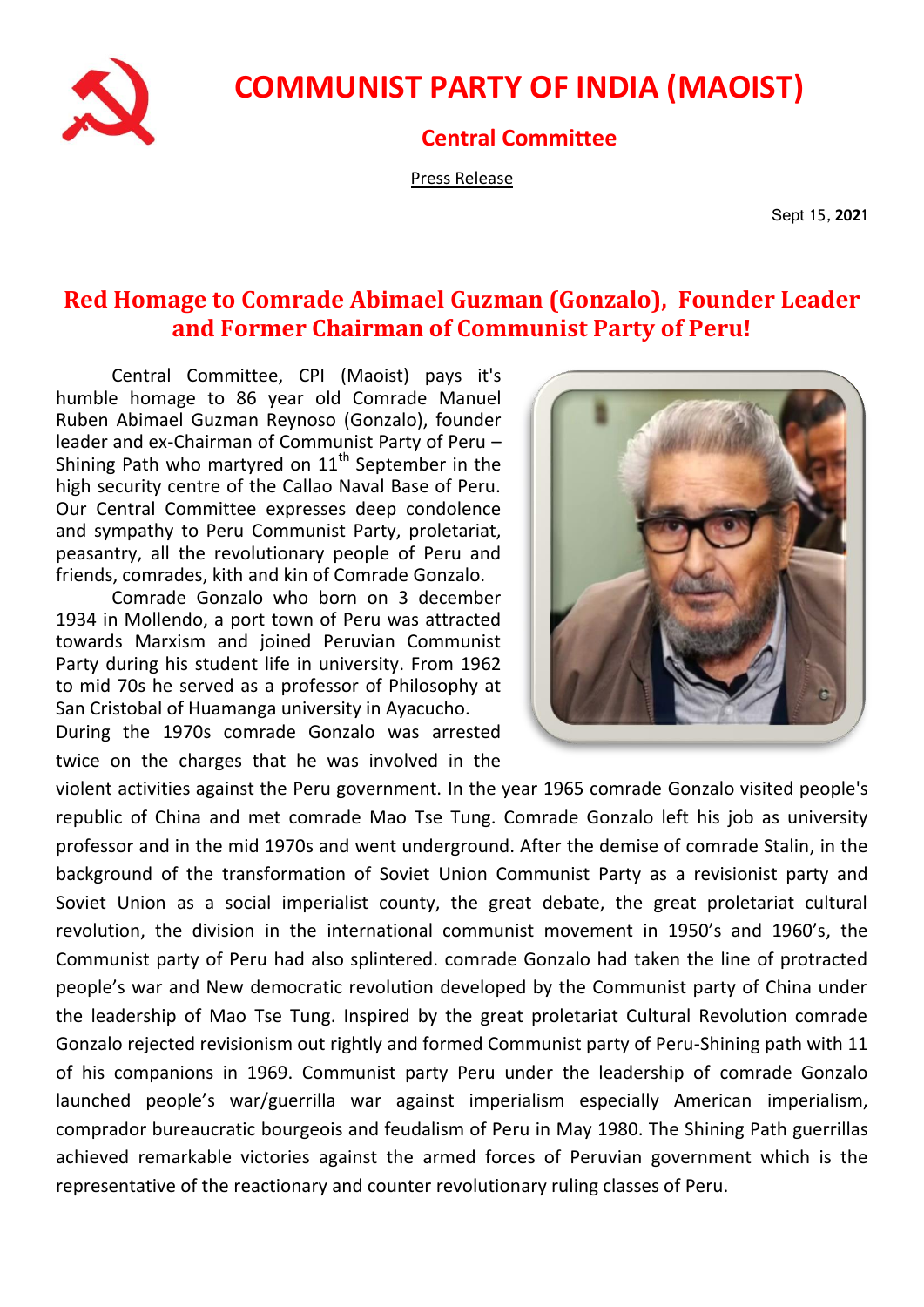The Communist party of Peru under the leadership comrade Gonzalo along with revolutionary communist parties especially Marxist-Leninst-Maoist parties of some countries formed Revolutionary Internationalist Movement. The Communist party of Peru then-leading RIM has gathered solidarity in different forms to help the revolutionary movements going on in Peru and other countries. RIM by synthesised comrade Mao's contribution to the Chinese revolution and International Communist Movement as Maoism and declared it as the third and higher stage of Marxism. After that Revolutionary Communist parties of many countries of the world started describing Marxism-Leninism-Maoism as today's Marxism. By developing the method of concrete analysis and sinthesis of concrete things Comrade Gonzalo had countributed to the Marxist philosophy. Comrade Gonzalo applied valuable experiences of Chinese New Democratic Revolution and the theory of Marxism-Leninism-Maoism to the concrete socio-economic and cultural conditions of Peru and advanced the revolutionary movement and peoples' war in Peru unabated. Concept and understanding developed by Comrade Mao about the comprador bureaucratic bourgeois, one of the targets of the new democratic revolution in semi-colonial and semi-feudal countries has been more concretely defined in the context of Peru by him. Com Gonzalo's contributions made to the New Democratic Revolution and peoples' war in Peru were propagated as Gonzalo thought by Communist party of Peru.

With the Advancement of the New Democratic Revolution and People's war in Peru, American imperialism and comprador ruling classes of Peru got panic-stricken and launched a big operation by organising a special intelligence input network in order to mop-up the revolutionary movement and its leader Communist party of Peru-Shining path and its guerrillas under the guidance of American intelligence agencies FBI and CIA during the first administration term of president Alberto fugimori. The operation was headed by National Directorate against Terrorism. An elite unit of NDAT arrested comrade Gonzalo and 8 other leaders of the communist party of Peru on 12<sup>th</sup> September 1992 from a dance teacher's residence in Lima.

The trial conducted against comrade Gonzalo was a farce. After his arrest he was tried by a military court. Just with a 3 day trial comrade Gonzalo was sentenced to life imprisonment by hooded military judges under charges of terror and treason and was sent to the naval base on the island of San Lorenzo. On the appeal of the people in thousands Peru's constitutional court declaring the military trials unconstitutional, ordered new trials. Though comrade Gonzalo's retrial began on  $5<sup>th</sup>$  November 2004 but the civilian court aslo following the military court's judgement sentenced life imprisonment on  $13<sup>th</sup>$  October 2006 on the charges of aggravated terrorism and murder. During the trial the only words of comrade Gonzalo heard by international media, people of the Peru and world were – "Long leave the Communist party of Peru", "glory to Marxism-Leninism-Maoism", "glory to Peruvian people", "Long live the Heroes of the peoples war". The International media including Peru was kept away from the court proceedings and the press was unable to hear a single word of the trial. Comrade Gonzalo was tried again in a bomb blast case in 2014 and was sentenced to a second life imprisonment on  $11<sup>th</sup>$  September 2018. Since July 2021 Comrade Gonzalo's health had been deteriorated continuously and on 11<sup>th</sup> September he died. Following the appeal of the Communist party of Peru, many Maoist parties and organizations including our party, trade unions and intellectuals had demanded for the better